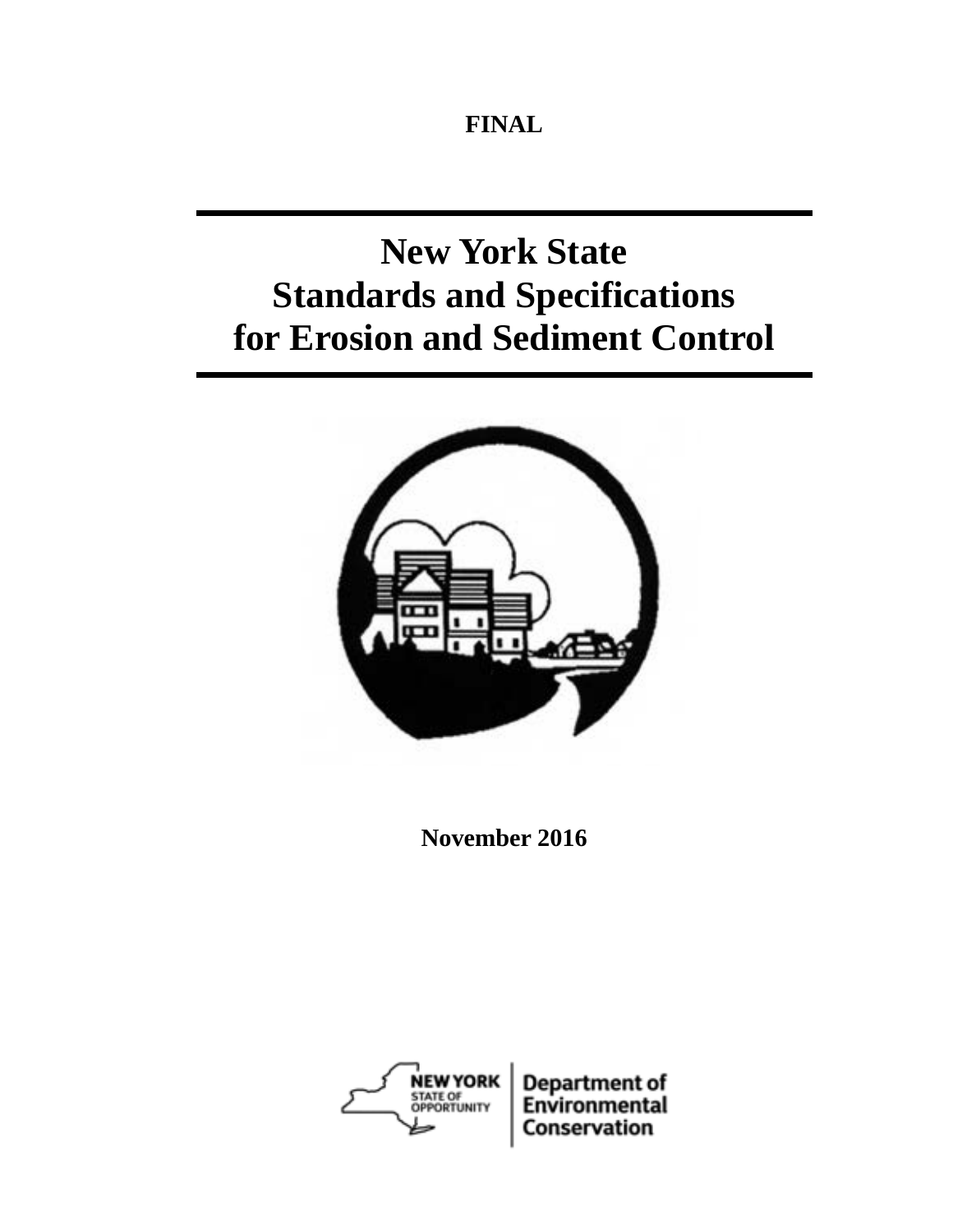| <b>November 2016 Blue Book Corrections</b> |                                                                                                                                                                                                                                                                                                         |  |  |  |
|--------------------------------------------|---------------------------------------------------------------------------------------------------------------------------------------------------------------------------------------------------------------------------------------------------------------------------------------------------------|--|--|--|
| <b>Page Number</b>                         | <b>Change</b>                                                                                                                                                                                                                                                                                           |  |  |  |
| 3.19                                       | Inserted missing language under item 7.D. "Mowing", right-hand column.                                                                                                                                                                                                                                  |  |  |  |
| 3.42                                       | Removed "R" values (Riprap size) from figures 3.16                                                                                                                                                                                                                                                      |  |  |  |
| 3.43                                       | Removed "R" values (Riprap size) from figures 3.17                                                                                                                                                                                                                                                      |  |  |  |
| 4.52                                       | The fourth sentence under Item 1 of the "Specification for Full Soil Restoration"<br>section has been updated to state "The physical parameters of the compost shall<br>meet the standards listed in Table 5.2 – Compost Standards Table, except for<br>"Particle Size" 100% will pass the 1/2" sieve". |  |  |  |
| 5.8                                        | The "Particle size" in Table 5.2 – Compost Standards Table now reads "100%"<br>passing a 1" screen".                                                                                                                                                                                                    |  |  |  |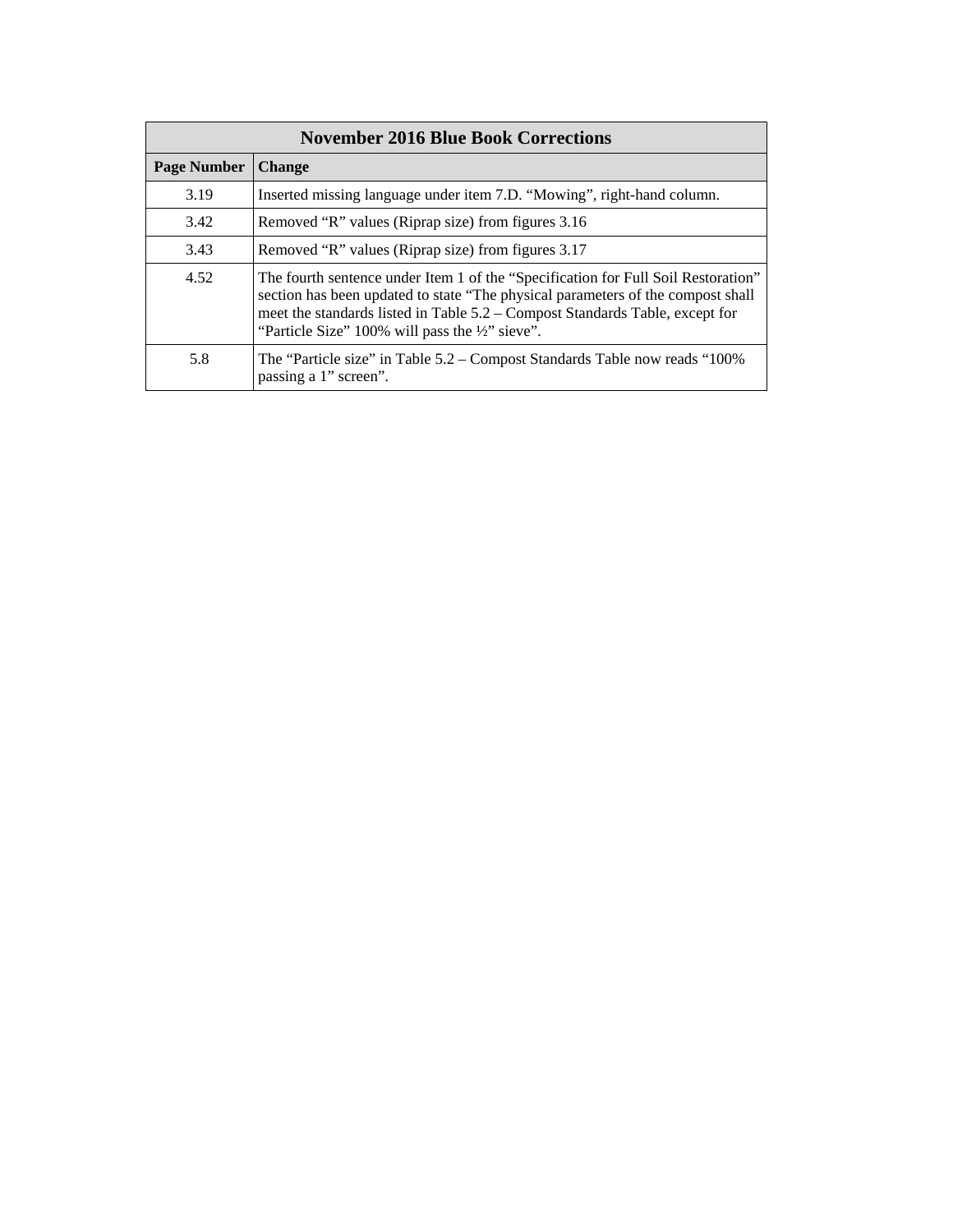### **NEW YORK STATE STANDARDS AND SPECIFICATIONS FOR EROSION AND SEDIMENT CONTROL**

Prepared By: Donald W. Lake Jr., P.E., CPESC, CPSWQ Adjunct Visiting Professor, SUNY College of Environmental Science and Forestry Former Engineering Specialist, NYS Soil and Water Conservation Committee State Conservation Engineer, USDA-NRCS, Retired

And the

New York State Department of Environmental Conservation 625 Broadway Albany, NY 12233

Contributing Agencies:

 Center for Integrated Waste Management, Cornell University New York State Soil & Water Conservation Committee New York State Conservation District Employees Association New York State Department of Environmental Conservation New York City Department of Environmental Protection New York State Department of State New York State Department of Transportation

United States Department of Agriculture Natural Resources Conservation Service—formerly the Soil Conservation Service

#### General Disclaimer

The mention of trade names, products, proprietary processes, or companies does not constitute an endorsement by the New York State Department of Environmental Conservation. References are used for the purposes of information sources and alternative concepts. This manual is intended for periodic update and thus, sections may be changed or added as criteria for

### **Binder Copies Printed By:** For:



Empire State Chapter<br>
Soil and Water Conservation Society<br>
Department of Environmental Soil and Water Conservation Society



**Conservation**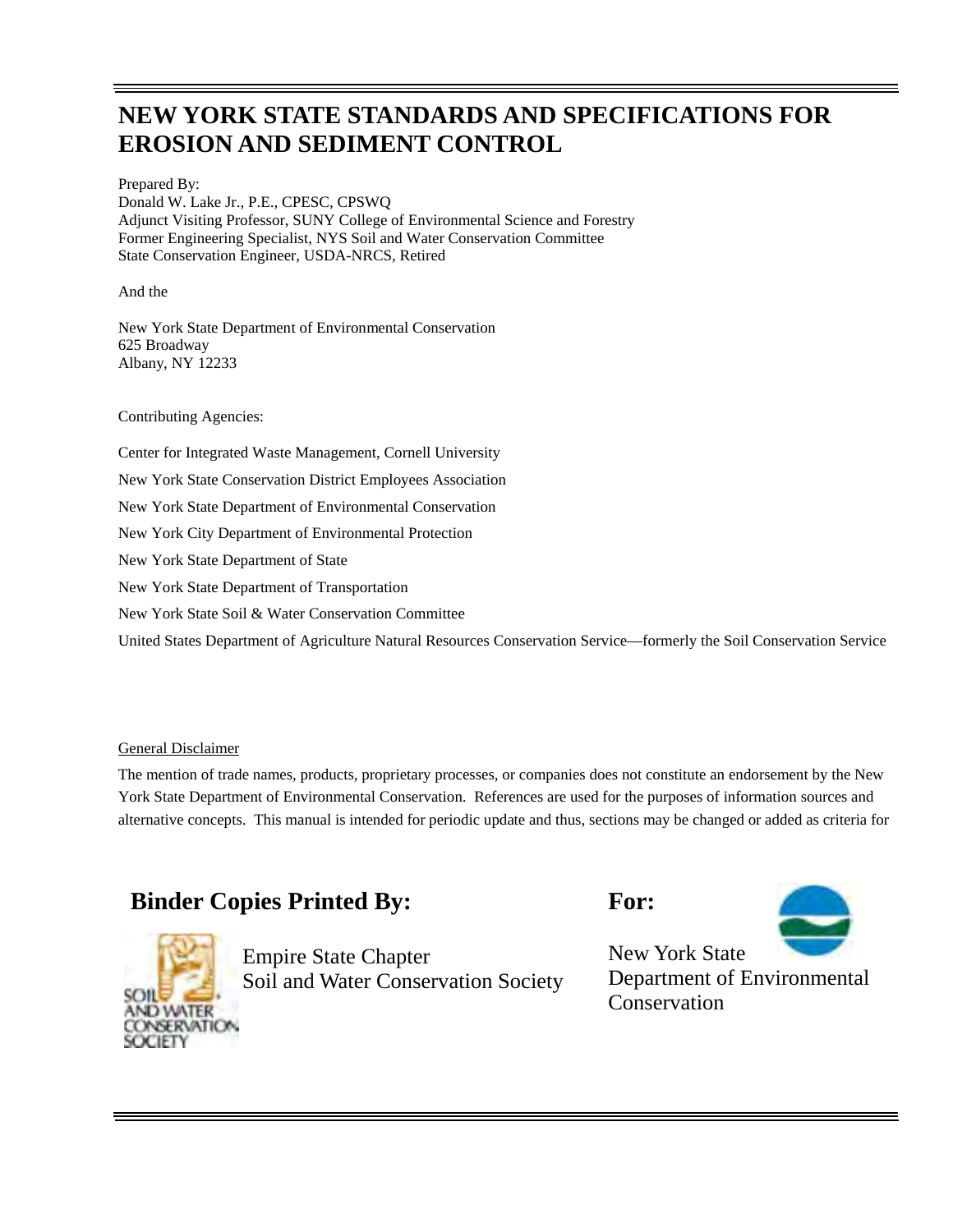Since 1993 there has been a relatively small group of dedicated individuals within NYS DEC Division of Water who were charged with the responsibility to protect the state's surface waters from pollution from construction site runoff. Their environmental vision, passion and energy have led us to this advanced document. It is for this we thank and acknowledge the following individuals:

> **N. G. Kaul** (deceased) **Robin Warrender** (deceased)**Philip DeGaetano William Morton Kenneth Stevens Angus Eaton Shohreh Karimipour Patrick Ferracane**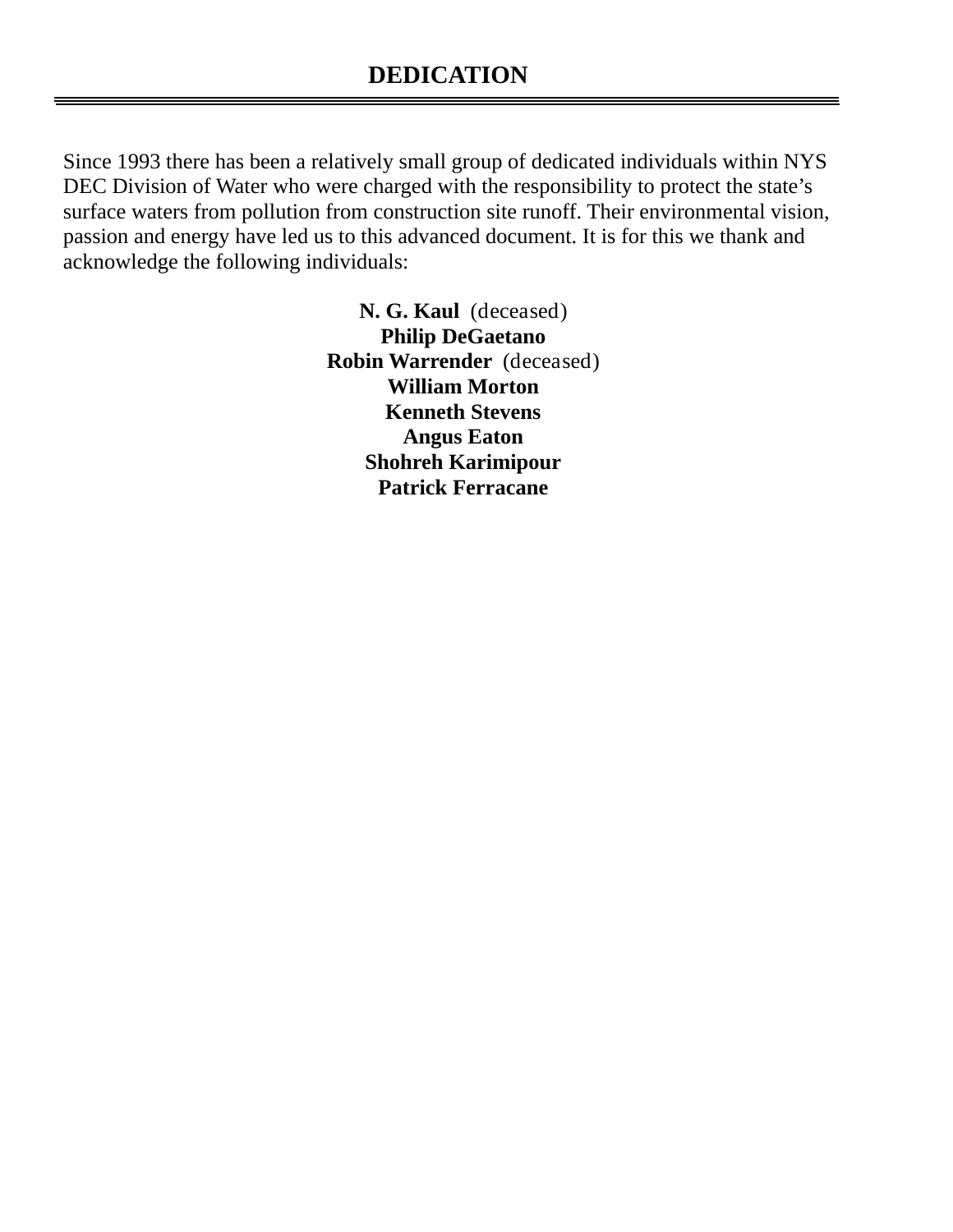The latest revisions and additions to the New York State Standards and Specification for Erosion and Sediment Control have been prepared through the efforts of many individuals and organizations. Their contributions have been numerous and detailed. Several key individuals in these organizations comprised the core team responsible for the completion of this updated book of standards.

- project management, guidance, and provided dedicated Carol Lamb-LaFay, PE, NYS DEC, provided overall staff resources to complete this document.
- David Gasper, PE, NYS DEC, coordinated all aspects of charts, graphs and correlation of the document to other compiling these standards into a comprehensive document, including the incorporation of drawings, DEC program areas. He was also responsible for the DEC, public agency and peer review process and led the resolution and incorporation of review comments.
- Ryan Waldron, PE, NYS DEC, is the logistical expert behind the document. He was responsible for developing new CADD drawings for the book as well as updating all of the older drawings to meet current criteria. He incorporated all of the design charts and specifications and put the entire document in its current publisher format.
- She also coordinated field visits to a number of different Ellen Hahn Kubek, CPESC, CPSWQ, NYS DOT, formerly a NYS DEC employee when this project began, she provided editorial review throughout the standards development process and provided many photos for the book that enhance the completed work. types of construction projects where we gathered valuable information for this book.
- review comments and outside agency input. Donald W. Lake Jr., PE, CPESC, CPSWQ, worked closely with NYS DEC staff to prepare new technical standards and revise and update existing standards. He was engaged in providing technical review throughout the process and participated in the evaluation of peer

 development of this revised book of standards by arranging, The following individuals greatly assisted in the coordinating and conducting field visits to a variety of active construction site:

- Kyle Buelow, CPESC, CPSWQ, O'Brien & Gere Engineers
- David Graves, CPESC, CPSWQ, NYS Department of Transportation
- Janine Shepherd, NYS Department of Transportation
- ConservationPatrick Ferracane, NYS, Department of Environmental
- Matt Gianetta, CPSWQ, NYC Department of<br>Environmental Protection
- Department of Environmental ProtectionJoseph Damrath, CPESC, CPSWQ, PWS, NYC
- Extension, Saratoga CountyBlue Neils, CPESC, CPMSM, Cornell Cooperative
- Ken Barber, PE, Barber Engineering

 A number of NYS DEC staff from different divisions contributions: Kathy Czajkowski, Carrie Buetow, Tom assisted with the revisions to this document by providing review, comments, suggestions, sketches, and details. We acknowledge the following individuals for their Lincoln, Dave Adams, Leslie Surprenant, Gary Feinland, Sally Rowland, Josh Thiel, Roy Jacobson, Karen Gaidasz, Thomas Noll, Peter Briggs, Chris Monaco, Eric Rodriquez, Holly Kneeshaw, and Scott Dietzel.

 (NYS DPS), Jeremy Flaum (NYS DPS), Andrew Dangler, There were also a number of individuals from other agencies that assisted by reviewing and commenting on the different drafts of the document. We acknowledge the following individuals for their contribution: Mary Galasso (NYC DEP), Matt Giannetta (NYC DEP), Joseph Damrath (NYC DEP), Peter Wright (USDA NRCS), Tim Clark (NYS SWCC), James Austin (NYS DPS), Andrew Davis (ACOE); Kelly Emerick (Monroe County SWCD), Jo-Anne Humphreys (Oneida County SWCD) and Daniel Hitt, RLA (NYS DOT).

A special thanks to Britt Faucette, Filtrexx International, for his assistance with details on the compost filter sock standard and providing guidance on the compost material specifications.

 photographic documentation for percentages of ground Another special thanks to the Washington State, Whatcom Soil and Water Conservation District for providing cover by grasses.

Also our thanks to the following individuals for their comments during the public/peer review process: John Dunkle, PE, CPESC, CPMSM; Kimberly Boyd, CPESC, CPMSM; Kevin Franke; Tom Jarret, PE; John Ellis; Philip Kozoil, PE; William Buetow; Maryann Ashworth, Andrew Fetherston, PE; Kurt Kelsey, Margaret Holden, Esquire; Karl Schoeberl; and Karen Morrison, PE.

 resources for the revisions and updates to this book of In addition, a special acknowledgement to the developers of the following documents which served as valuable standards, and from which some related material was used with permission:

- Delaware Erosion and Sediment Control Handbook
- Pennsylvania Erosion & Sediment Pollution Control Program Manual
- Maryland Standards and Specifications for Soil Erosion and Sediment Control
- and Distribution Facilities in New York State Environmental Management and Construction Standards and Practices for Underground Transmission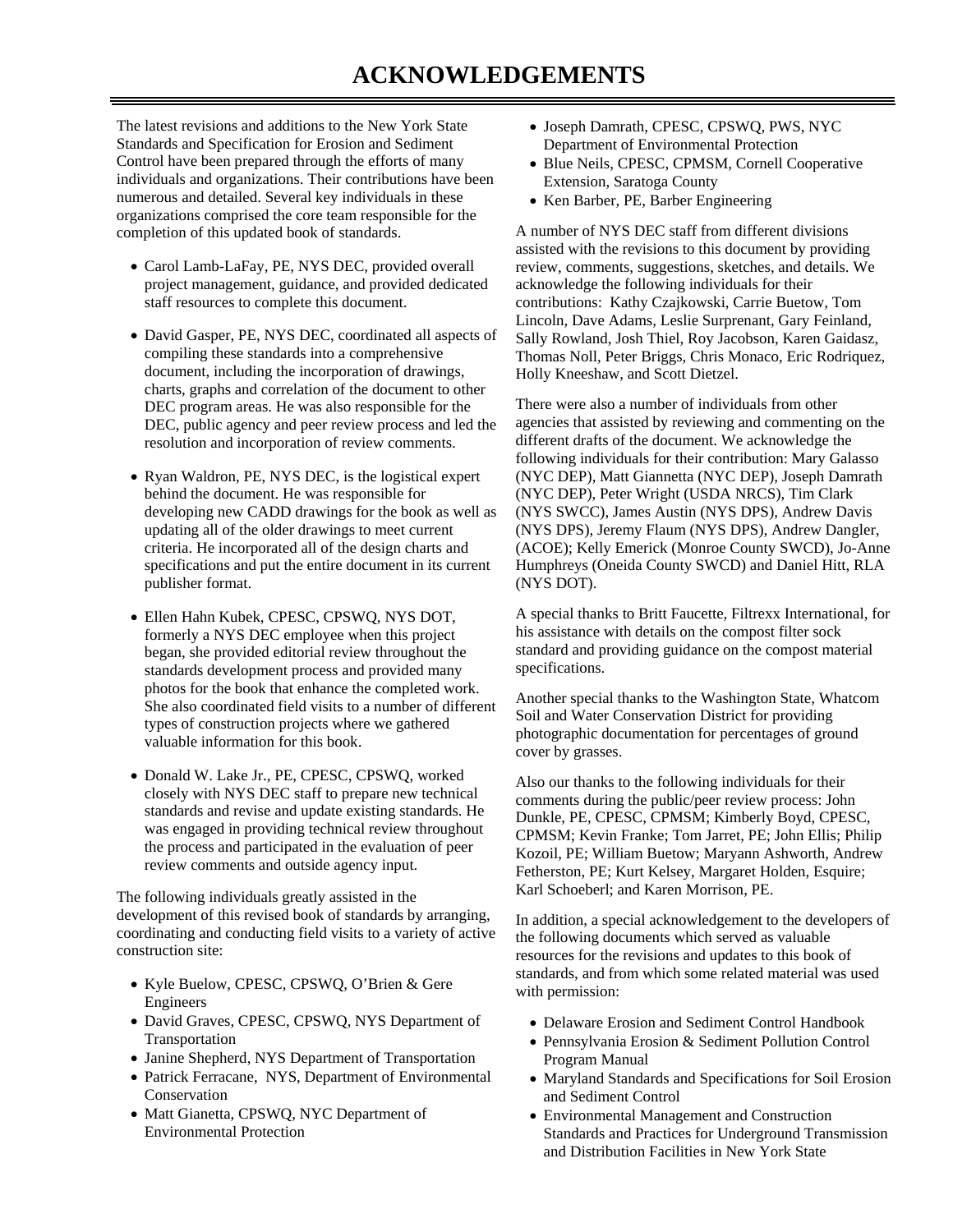Sediment Control in Urban Areas of New York State," was The parent document, "Guidelines for Erosion and originally published by the USDA Soil Conservation Service in 1972 to provide information on minimizing erosion and sediment problems on land undergoing development. These guidelines were used by soil and water conservation districts, planning boards, property owners, land developers, contractors, and consultants.

 document, a committee was formed in 1978 to update this guide. This committee contained specialists and Based upon the experience gained in the use of this representatives from government, academia and the private sector.

 and Erosion Control for Developing Areas," in May 1980. advances and increased demand for natural resource caused an additional need for revision and expansion of the This committee completed their draft document, "Sediment Before this document could be finalized, technological planning due to increased urban pressure on rural areas, technical chapters.

 In March 1985, work resumed on the guide to expand permanent structural measures for erosion and water completed and published in February 1987. The guide was again revised in mid-1991 to incorporate general updates, a site-specific example demonstrating the planning and the standards and specifications to include temporary and control, update the discipline vocabulary, incorporate the most recent methods and procedures available, and to provide local planners and legislators with examples of public administration. This guidance document was chapter on calculating runoff, a chapter on bio-engineering, the addition of temporary and permanent practices and a design process.

 A General State Pollution Discharge Elimination System approved for New York State by the Environmental Protection Agency (USEPA) on August 1, 1993. (SPDES) permit for construction activities was

 construction site that disturbed five or more acres. It (SWPPP) be prepared for each specific site. The A General SPDES permit was required for any required that a Stormwater Pollution Prevention Plan SWPPP was required to address erosion and sediment control and stormwater management.

 These required construction sites disturbing one or more acres to have an erosion and sediment control plan. The The General SPDES permit was revised in January, 2003 to incorporate the USEPA's - National Pollutant Discharge Elimination System (NPDES) Phase 2 requirements. guidance document was re-written to incorporate the most recent developments in the discipline at that time and became the New York State Standards and

Specifications for Erosion and Sediment Control, August 2005.

Since the 2005 New York Standards and Specifications were published, the Constriction General Permit has been re-issued twice. In 2008 the General Permit incorporated regulations for construction on slopes steeper than 25% with limits for over-lot and linear construction. It also excluded coverage from construction that impacted sites that were on national or state Historic Registers; and included a requirement that any disturbance that exceeded five (5) acres at one time had to have a letter from NYSDEC accepting the proposed work plan. The 2008 revision also provided standards for three watersheds that required the use of enhanced phosphorous removal techniques.

The 2010 version of the Construction General Permit added an additional phosphorous-impaired watershed as well as incorporated additional SWPPP requirements. Items incorporated in the SWPPP by reference to the New York State Stormwater Management Design Manual include soil restoration of over compacted construction areas and source control green infrastructure practices to promote runoff reduction and water quality maintenance.

 Limit Guidelines (ELGs) as required by 40 CFR 450.21. erosion and sediment control measures. The 2015 version of the Construction General Permit added EPA's Construction and Development Effluent The ELGs apply primarily to the selection, design, and implementation of erosion and sediment controls (i.e. during-construction controls) to be used on a construction site. ELGs are technology-based effluent limitations that represent the degree of reduction attainable by the application of best practicable technology currently available. These non-numeric effluent limits require an owner or operator to ensure that water quality standards are being met and the discharge of pollutants are minimized through the selection, design and implementation of

 The purpose of this book of standards and specifications is to provide site developers with the minimum design Empire State Chapter of the Soil and Water Conservation standards for erosion and sediment control to protect water quality from adverse impacts due to construction activity and reduce sediment damage and associated maintenance costs of road ditches, storm sewers, streams, lakes, and flood control structures. It is distributed by the Society and also available on the New York State Department of Environmental Conservation's stormwater web site.

 This book of standards and specifications should be used by site developers in preparing their erosion and sediment control plans, and by local municipalities in preparing and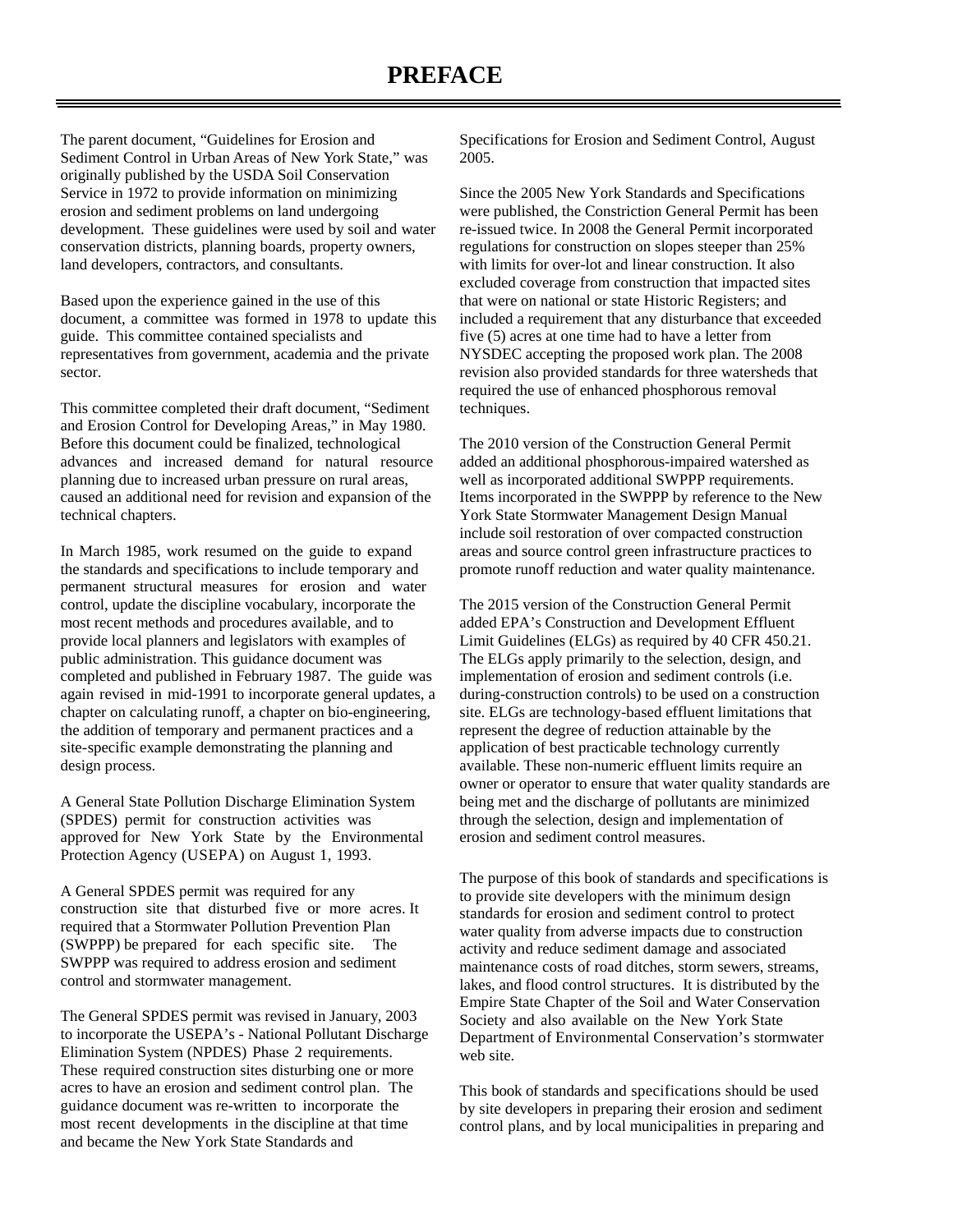implementing their soil erosion and sediment control programs, reviewing proposed site development plans, establishing or encouraging uniformity through standards in applying erosion control techniques, and helping maximum use of potential development sites by proper management of their natural resources. developers, private engineers, and planners make

 This book of standards and specifications was prepared with and under the direction of, the New York State Department of Environmental Conservation, Division of Water. It is issued by the New York State Department of Environmental Conservation as minimum standards for erosion and sediment control plans prepared for state permits.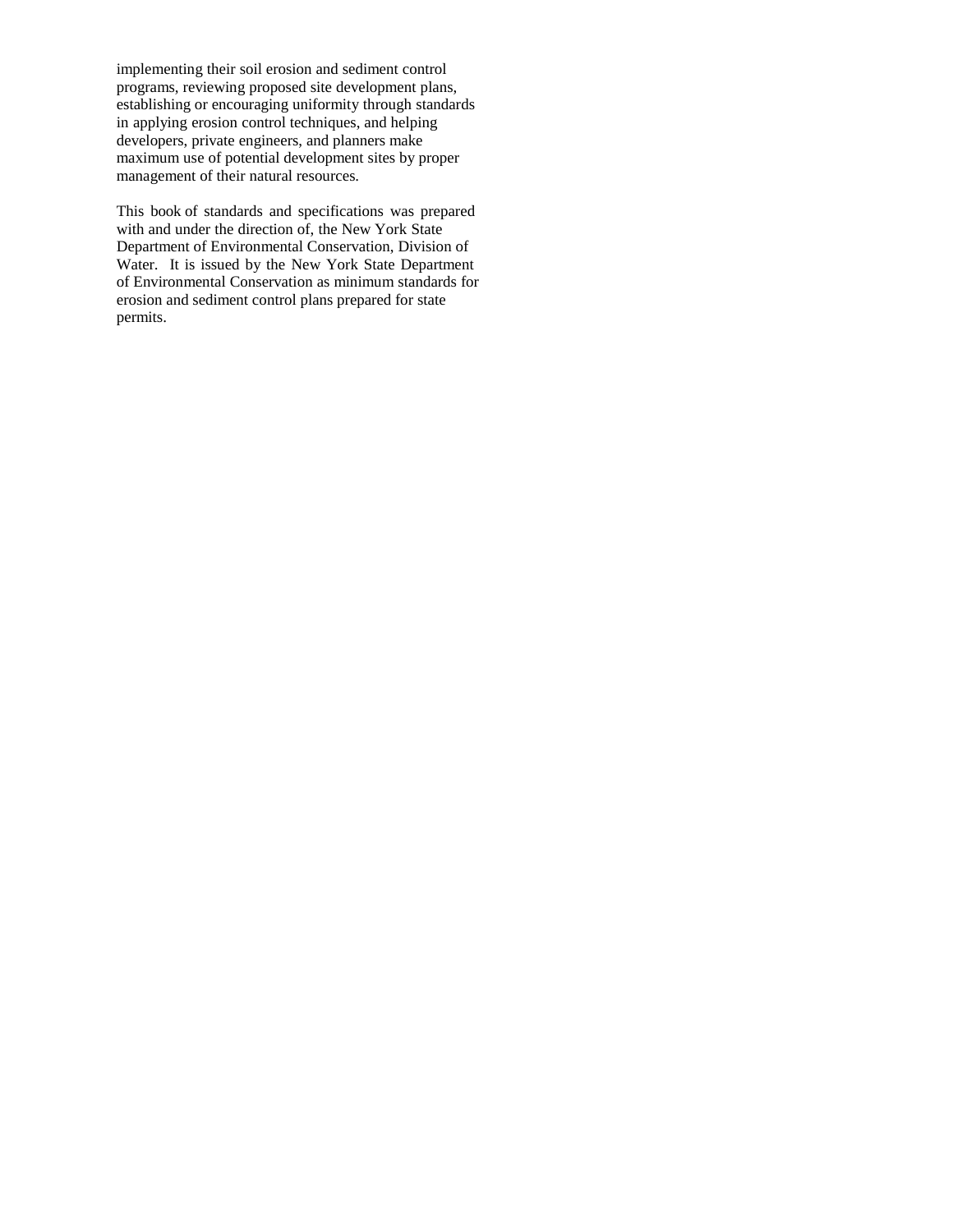## **TABLE OF CONTENTS**

| <b>SECTION 1: INTRODUCTION</b>                          |  |
|---------------------------------------------------------|--|
|                                                         |  |
|                                                         |  |
|                                                         |  |
|                                                         |  |
|                                                         |  |
|                                                         |  |
|                                                         |  |
|                                                         |  |
|                                                         |  |
|                                                         |  |
|                                                         |  |
| SECTION 2: EROSION CONTROL PLANNING AND SITE MANAGEMENT |  |
|                                                         |  |
|                                                         |  |
|                                                         |  |
|                                                         |  |
|                                                         |  |
|                                                         |  |
|                                                         |  |
|                                                         |  |
|                                                         |  |
|                                                         |  |
|                                                         |  |
|                                                         |  |
|                                                         |  |
|                                                         |  |
|                                                         |  |
|                                                         |  |
| <b>Section Standards</b>                                |  |
|                                                         |  |
|                                                         |  |
|                                                         |  |
|                                                         |  |
|                                                         |  |
|                                                         |  |
|                                                         |  |
|                                                         |  |
|                                                         |  |
| SECTION 3: EROSION CONTROL PART 1 - RUNOFF CONTROL      |  |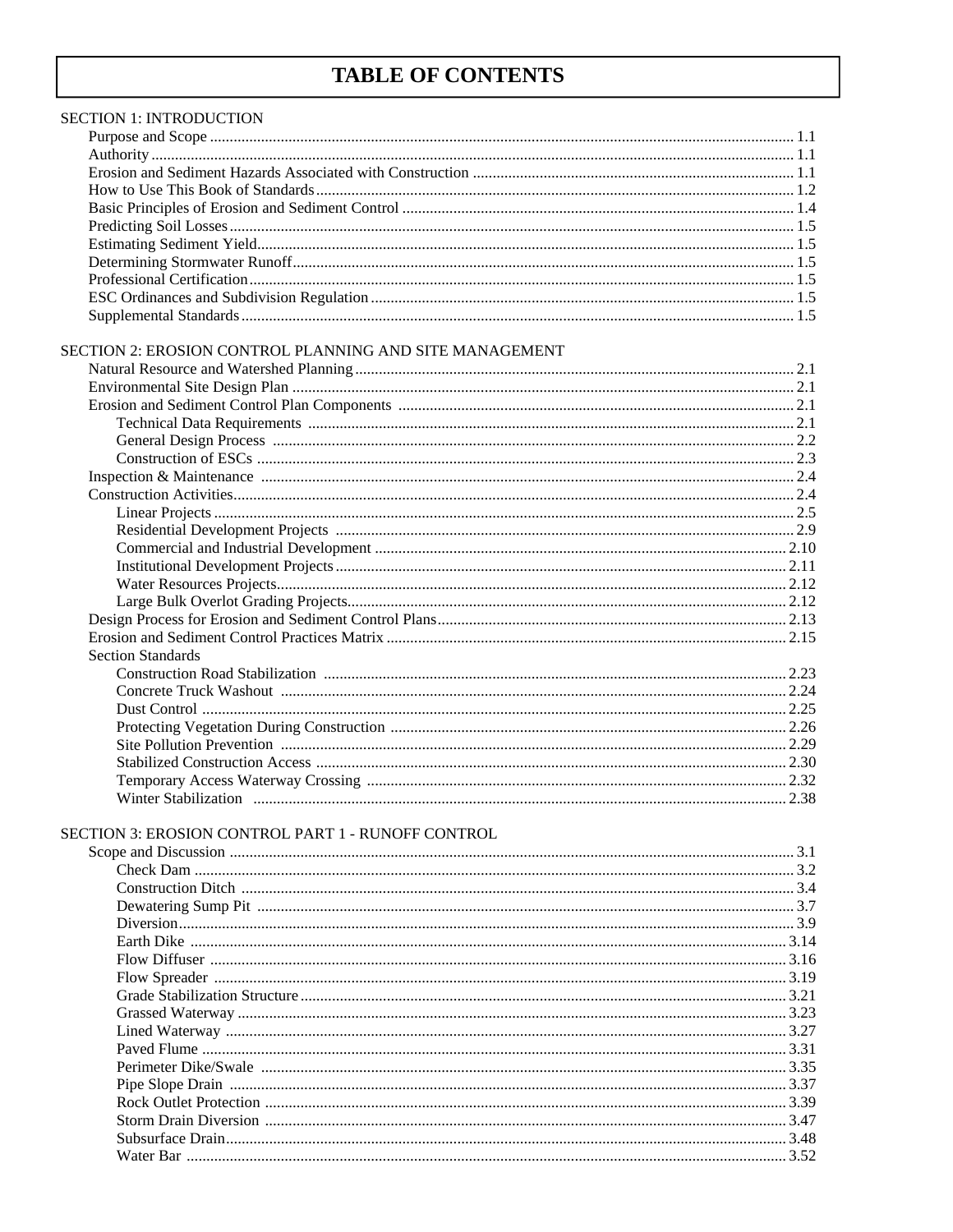### **TABLE OF CONTENTS**

#### SECTION 4: EROSION CONTROL PART 2 - SOIL STABILIZATION

#### SECTION 5: SEDIMENT CONTROL